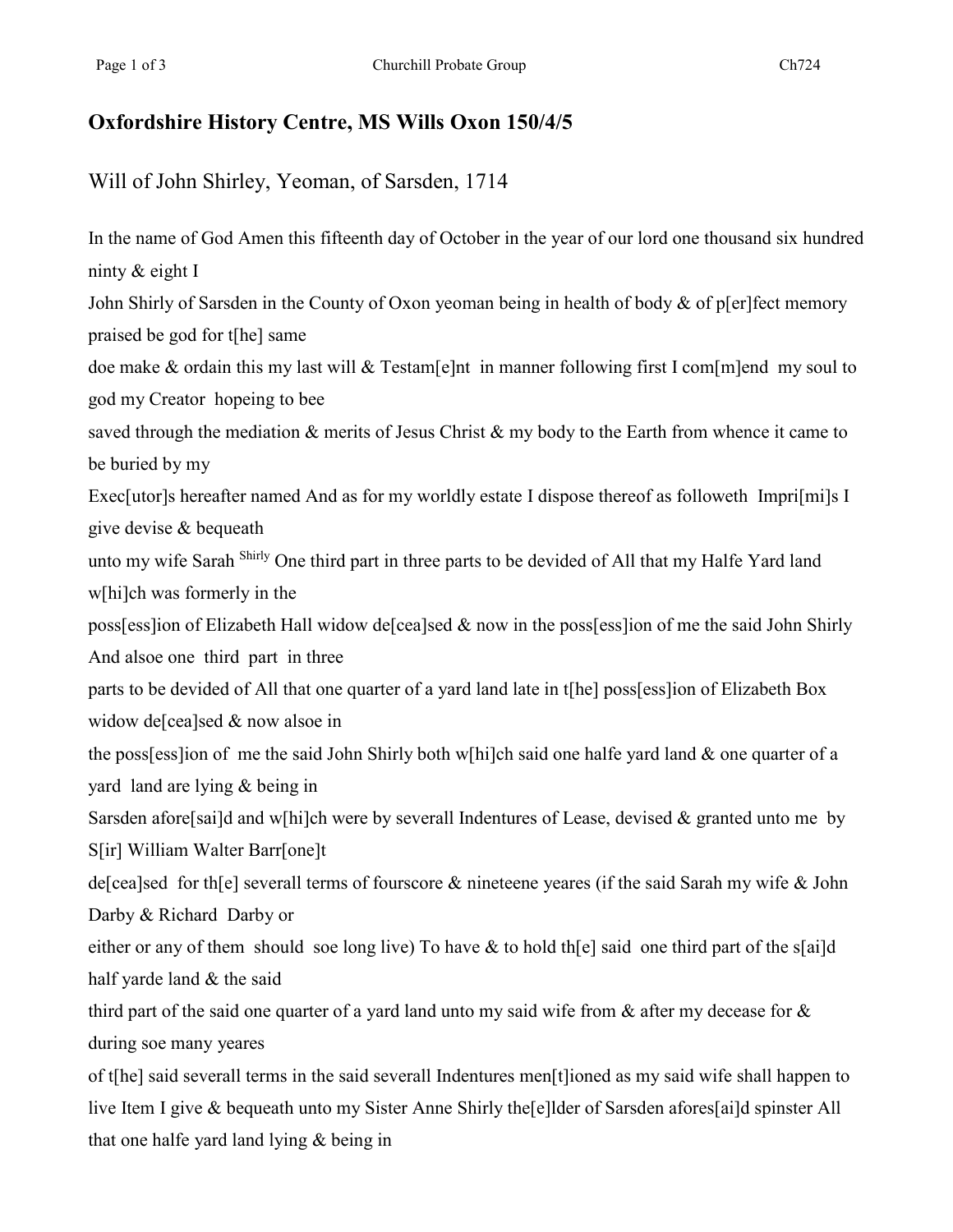Sarsden afors[ai]d now in the poss[es]ion of Joane Bourton widow w[hi]ch was devised to me by S[ir] John Walter Barr[one]t for fourscore & nineteene yeares to com[m]ence after the death of the said Joane Bourton & from the me next ensuring & fully to bee compleat & ended (if John Shirly the younger & Anne Shirly the younger Son & daughter of me the said John Shirly the elder or either of them shall soe long live) To have  $\&$  to hold the said halfe yard land unto  $m y$  said sister Anne Shirly from & after my decease for & during soe many yeares of the said terme in the said Indenture of Lease menc<sup>i</sup>oned as my said sister Anne Shirly shall live Item I give devise & bequeath unto my said Son John Shirly All & Singular<sup>l</sup>y said lands and p[re]misses by the said three severall Indentures of Lease granted  $\&$  all such terms estates  $&$  numbers of yeares w[h]ich I have in the said premisses or any part thereof by vertue of the said severall Indentures of Lease or any of them (except Such part thereof & for such part of t[he] said severall terms of yeares as and before given to my said wife & my said sister as aforesaid) To hold unto my said son John Shirly his Exec[utor] Admin[s] & Assignes from & after my decease for & during all t[he] rest residue & remainder of t[he] said severall terms of yeares in t[he] said severall aaa Indentures of Lease mencoined w[hich] shall bee then to come  $\&$  unexspired provided nevertheles  $\&$  my will is that my said son John Shirly shall satisfy & pay unto my said daughter Anne Shirly the younger out the of the said lands & premisses before given to him as aforesaid, the sum of Forty pounds of lawfull money of England for the porc<sup>i</sup>on of the said Anne w[ith]in one month next after my said daughter shall attain unto the age of twenty  $\&$  one yeares And shall alsoe provide find  $\&$  allow unto  $\&$  for my said daughter Anne sufficient maintenance  $\&$  educacoin untill she shall from  $\&$  after my decease untill she shall attaine unto the said age